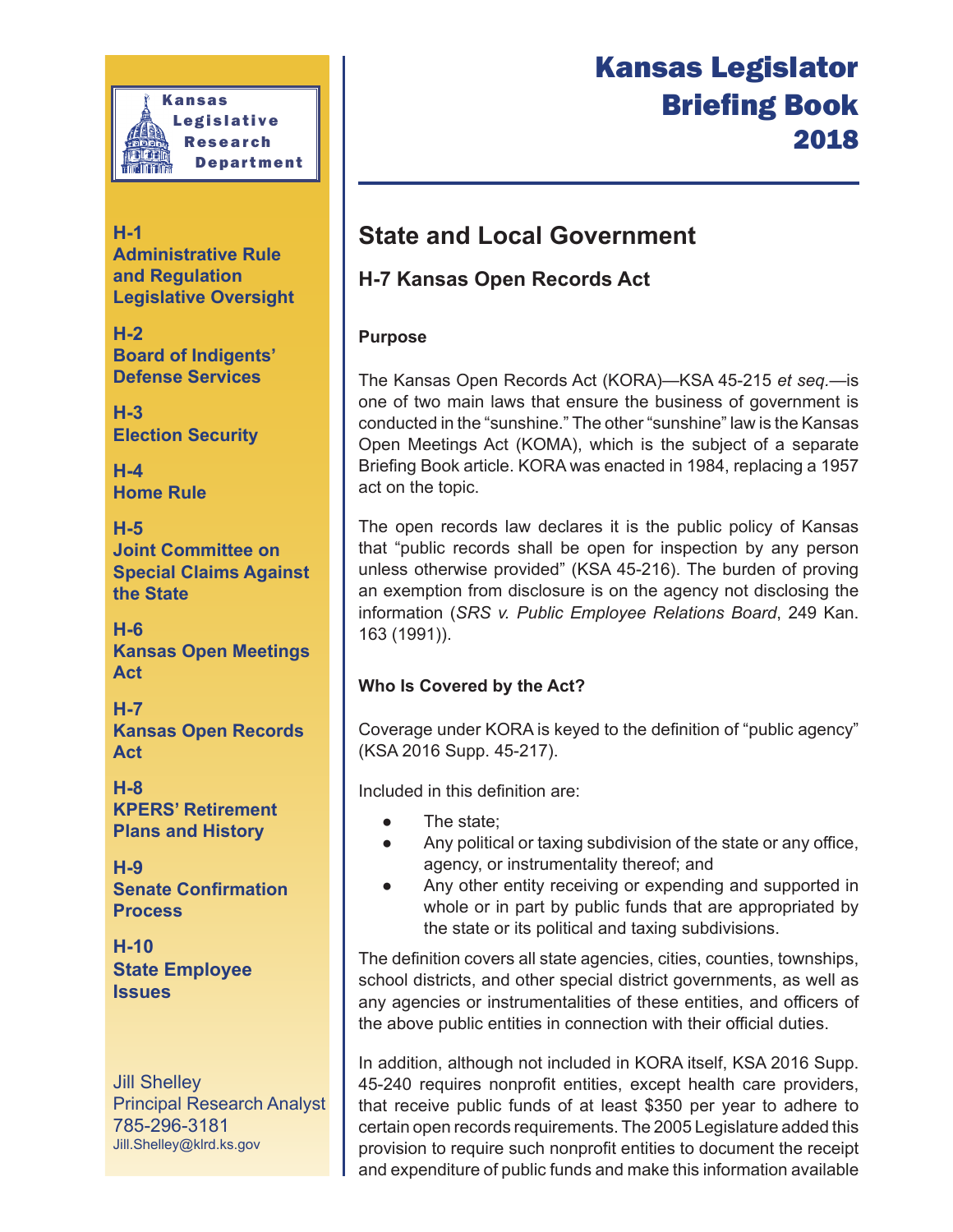to the public. Nonprofit entities may charge a reasonable fee to provide this information.

#### **Exclusions from Open Records Requirement**

Certain entities and individuals are excluded from the definition of "public agency" (KSA 2016 Supp.  $45-217(f)(2)$ :

- Any entity solely by reason of payment from public funds for property, goods, or services of the entity. This exemption is designed to exempt vendors who merely sell goods or services to the government, but the records of the public agencies making the purchases must be open to the public<sup>1</sup>; and
- Any municipal, district, or appellate judge or justice.

The 2016 Legislature removed an additional exclusion from this definition: officers or employees of the state or localities who have their offices open to the public fewer than 35-hours a week. (2016 Sub. for SB 22; L. 2016, ch. 82)

#### **What Is a Public Record?**

"Public record" is defined broadly under KORA, to mean "any recorded information, regardless of form, characteristics or location, which is made, maintained or kept by or is in the possession of any public agency; or  $\dots$  any officer or employee of a public agency pursuant to the officer's or employee's official duties and which is related to the functions, activities, programs or operations of any public agency." (KSA 2016 Supp. 45- $217(g)(1)$ .)

Excluded from the definition of "public record" are:

Records owned by a private person or entity that are not related to functions, activities, programs, or operations funded by public funds, but "private person" shall not include an officer or employee of a public agency who is acting pursuant to the officer's or employee's official duties;

- Records kept by individual legislators or members of governing bodies of political and taxing subdivisions; or
- Employers' records related to certain individually identifiable employee records (KSA 2016 Supp.  $45-217(g)(2)$ and  $(3)$ ).

The Attorney General opined in 2015 (Op. Atty. Gen. 2015-010) that under certain specific conditions and the law in effect at the time, an e-mail sent by a state employee from his or her private e-mail account related to work funded by public funds is not within the meaning of "public record." However, in 2016 the definition of and exclusions from "public record" were amended to broaden the definition of "public record" and apply it more specifically to state officers and employees, regardless of location of the record (2016 Sub. for SB 22; L. 2016, ch. 82). The bill also specifically added audio and video recordings made and retained by law enforcement using a body camera or vehicle camera to the definition of a criminal investigation record (open only under specific circumstances) (KSA 2016 Supp.  $45 - 254$ ).

#### **Right of Public to Inspect and Make or Obtain Copies of Records**

All public records are open for inspection unless closed pursuant to specific legal authority (KSA 45-218 (a) and (b)). Members of the public have the right to inspect public records during regular office hours and any established additional hours; the agency may require a written request but shall not require a request to be made in a particular form (KSA 2016 Supp. 45-220(a) and  $(b)$ ). If the agency has business days on which it does not have regular office hours, it must establish reasonable hours when persons may inspect records and may not require a notice of desire to inspect more than 24 hours in advance of the hours established for inspection and obtaining copies; the agency also may not require the request to be in writing (KSA 2016 Supp. 45- $220(d)$ ).

Any person may make abstracts or obtain copies of a public record. If copies cannot be made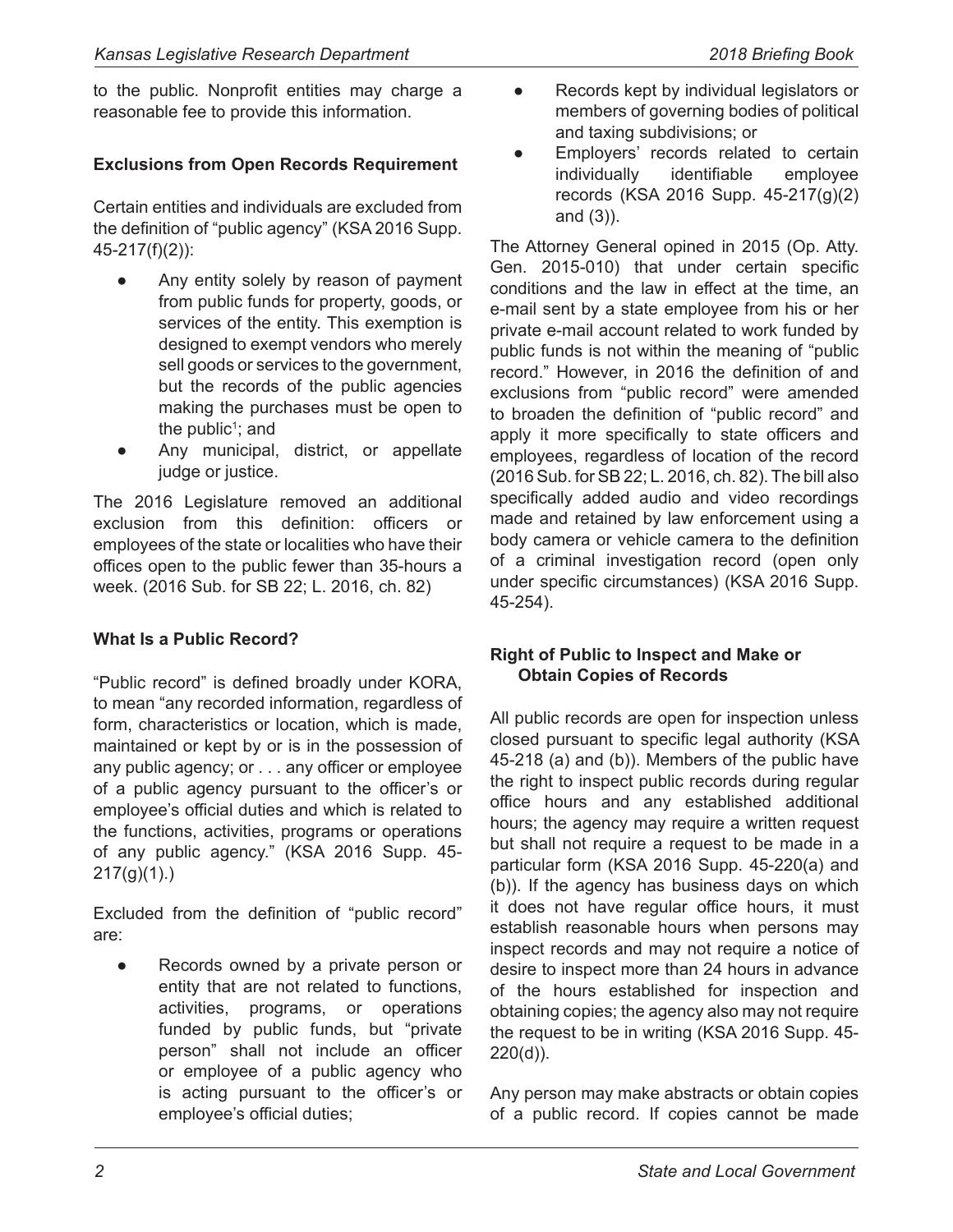in the place where the records are kept, the records custodian must allow the use of other copying facilities (KSA 45-219(b)). Members of the public cannot remove a record without written permission of the custodian (KSA  $45-218(a)$ ).

Computerized information can meet the definition of a public record and must be provided in the form requested if the public agency has the capability of producing it in that form. The agency is not required to acquire or design a special program to produce information in a desired form, but it has discretion to allow an individual who requests such information to design or provide a computer program to obtain the information in the desired form. (Op. Atty. Gen. 1988-152 [voter registration lists]; Op. Atty. Gen. 1989-106; and Op. Atty. Gen. 1987-137).

However, KORA explicitly states a public agency is not required to make electronic copies of public records by allowing a person to obtain the copies by attaching a personal device to the agency's computer equipment (KSA 2016 Supp. 45-219  $(g)$ ).

A public agency is not required to provide copies of radio or recording tapes or discs, video tapes or films, pictures, slides, graphics, or illustrations unless the items were shown or played at a public meeting. Regardless, the agency is not required to provide items copyrighted by someone other than the public agency (KSA 2016 Supp.  $45$ - $219(a)$ ).

#### **Duties of Public Agencies**

Public agencies are required to:

- Appoint a freedom of information officer to assist the public with open records requests and disputes. That officer is to provide information on the open records law, including a brochure stating the public's basic rights under the law (KSA 45-226 and KSA 45-227);
- Adopt procedures to be followed (KSA 2016 Supp. 45-220(a));
- Respond to a request for which it is possible to determine the records to

which the requester desires access (KSA 2016 Supp. 45-220(b)); and

Provide, upon request, office hours, name of custodian of record, fees, and procedures for obtaining records (KSA 2016 Supp. 45-220(f)).

#### **Rights of Public Agencies**

The public agency may:

- Require written certification that the requester will not use names or addresses obtained from the records to solicit sales to those persons whose names or addresses are contained in the list (KSA 2016 Supp. 45-220(c));
- Deny access if the request places an unreasonable burden in producing the record or is intended to disrupt essential functions of the agency (KSA 45-218(e)); and
- Require payment of allowed fees in advance. Fees may include costs of any computer services and staff time but may not exceed costs (KSA  $45-218(f)$ and KSA 2016 Supp. 45-219(c)).

#### **Prohibited Uses of Lists of Names and Addresses**

A list of names and addresses cannot be obtained from public records for the purpose of selling or offering for sale any property or service to the persons listed (KSA 2016 Supp.  $45-220(c)(2)$  and 2016 Supp. KSA 45-230). This provision does not prohibit commercial use generally; it just applies to use of the names to sell or offer to sell property or a service. This provision does not prohibit the agency from using names and addresses in its public records for a purpose related to that agency's services or programs (Op. Atty. Gen. 2006-026).

Any person, including the records custodian, who knowingly violates this provision of the law and gives or receives records for this purpose can be penalized with a civil fine not to exceed \$500 in an action brought by the Attorney General or a county or district attorney (KSA 2016 Supp. 45- $230$ ).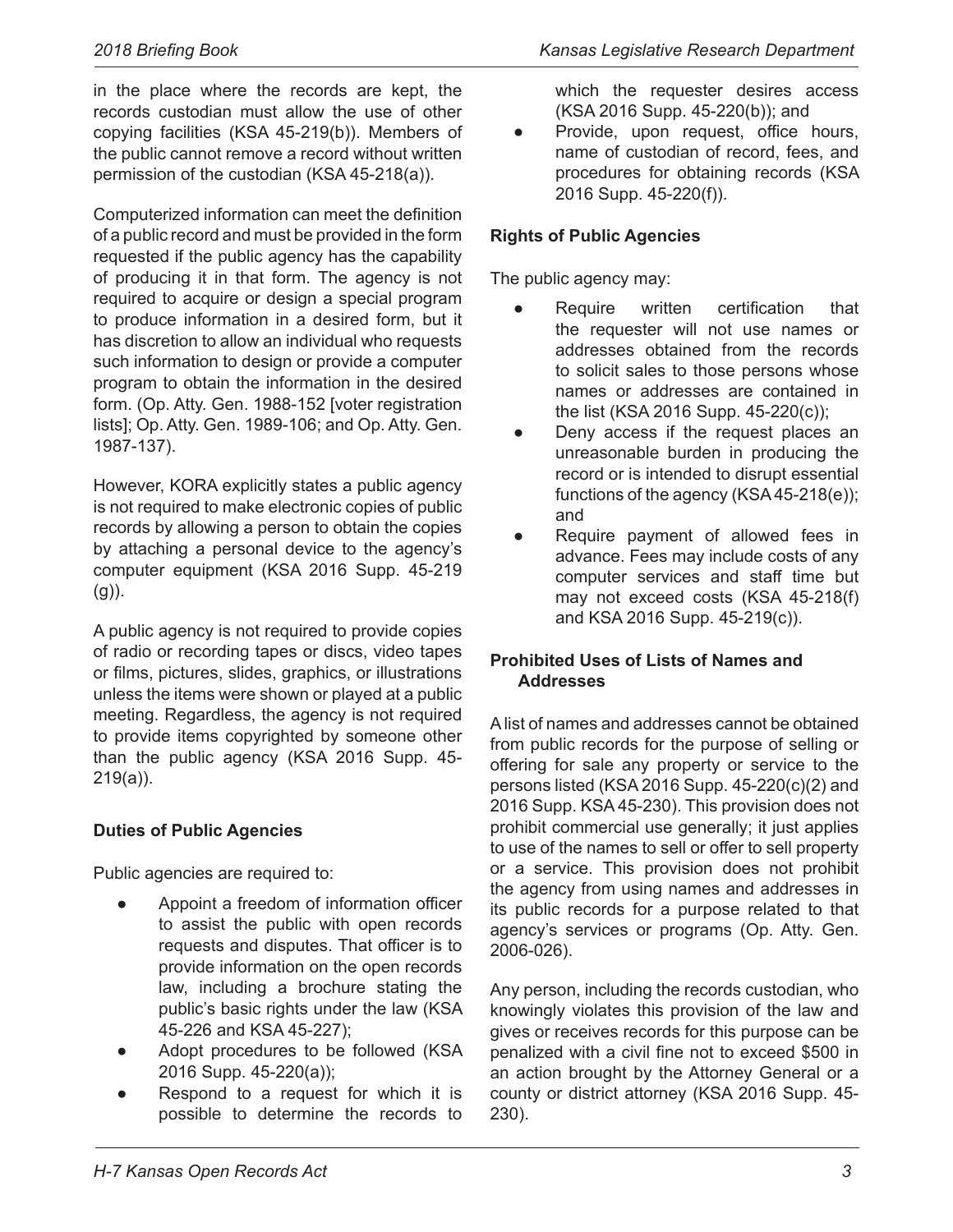#### **Records That Must Be Closed**

Some public records are required to be closed by federal law, state statute, or Supreme Court rule. These types of public records must be closed and generally are referenced in KSA 2016 Supp. 45-  $221(a)(1)$ . Approximately 280 different statutes require closure of certain public records. A few examples include:

- Child in need of care records and reports, including certain juvenile intake and assessment reports (KSA 2016 Supp. 38-2209);
- Unexecuted search or arrest warrants (KSA 2016 Supp. 21-5906);
- Grand jury proceedings records (KSA 2016 Supp. 22-3012); and
- Health care provider peer review records (KSA 2016 Supp. 65-4915(b)).

#### **Records That May Be Closed**

 $KSA$  2016 Supp. 45-221(a)(1) to (55) lists other types of public records that are not required to be disclosed. The public agency has discretion and may decide whether to make these types of records available. However, the burden of showing that a record fits within an exception rests with the party intending to prevent disclosure. The types of records that may be closed discretionarily include these:

- Records of a public agency with legislative powers, when the records pertain to proposed legislation or amendments. This exemption does not apply when such records are:
	- $\circ$  Publicly cited or identified in an open meeting or in an agenda of an open meeting; or
	- $\circ$  Distributed to a majority of a quorum of any body with the authority to take action or make recommendations to the public agency with regard to the matters to which these records pertain (KSA 2016 Supp.  $45-221(a)$  $(21)$ ;
- Records of a public legislative agency, when the records pertain to research prepared for one or more members of

the agency. Again, this exemption does not apply (*i.e.*, the records would be open) when such records are:

- $\circ$  Publicly cited or identified in an open meeting or in an agenda of an open meeting; or
- $\circ$  Distributed to a majority of a quorum of any body that has authority to take action or make recommendations to the public agency with regard to the matters to which such records pertain (KSA 2016 Supp.  $45-221(a)$ )  $(22)$ :
- Records that are privileged under the rules of evidence, unless the holder of the privilege consents to the disclosure (KSA 3026 Supp. 45-221(a)(2));
- Medical, psychiatric, psychological, and alcohol or drug treatment records that pertain to identifiable individuals (KSA 2016 Supp. 45-221(a)(3));
- Personnel records, performance ratings, or individually identifiable records pertaining to employees or applicants for employment in public agencies (KSA 2016 Supp. 45-221(a)(4));
- Letters of reference or recommendation pertaining to the character or qualification of an identifiable individual and not related to the appointment of persons to fill a vacancy in an elected office (KSA 2016 Supp. 45-221(a)(6));
- Information that would reveal the identity of any undercover agent or any informant reporting a specific violation of law (KSA 2016 Supp. 45-221(a)(5));
- Criminal investigation records (KSA 2016 Supp. 45-221(a)(10));
- Records of emergency or security information or procedures of public agency; or plans, drawings, specifications, or related information for any building or facility used for purposes requiring security measures in or around the building or facility; or for the generation or transmission of power, water, fuels, or communications, if disclosure would jeopardize security of the public agency, building, or facility (KSA 2016 Supp. 45-221(a)(12));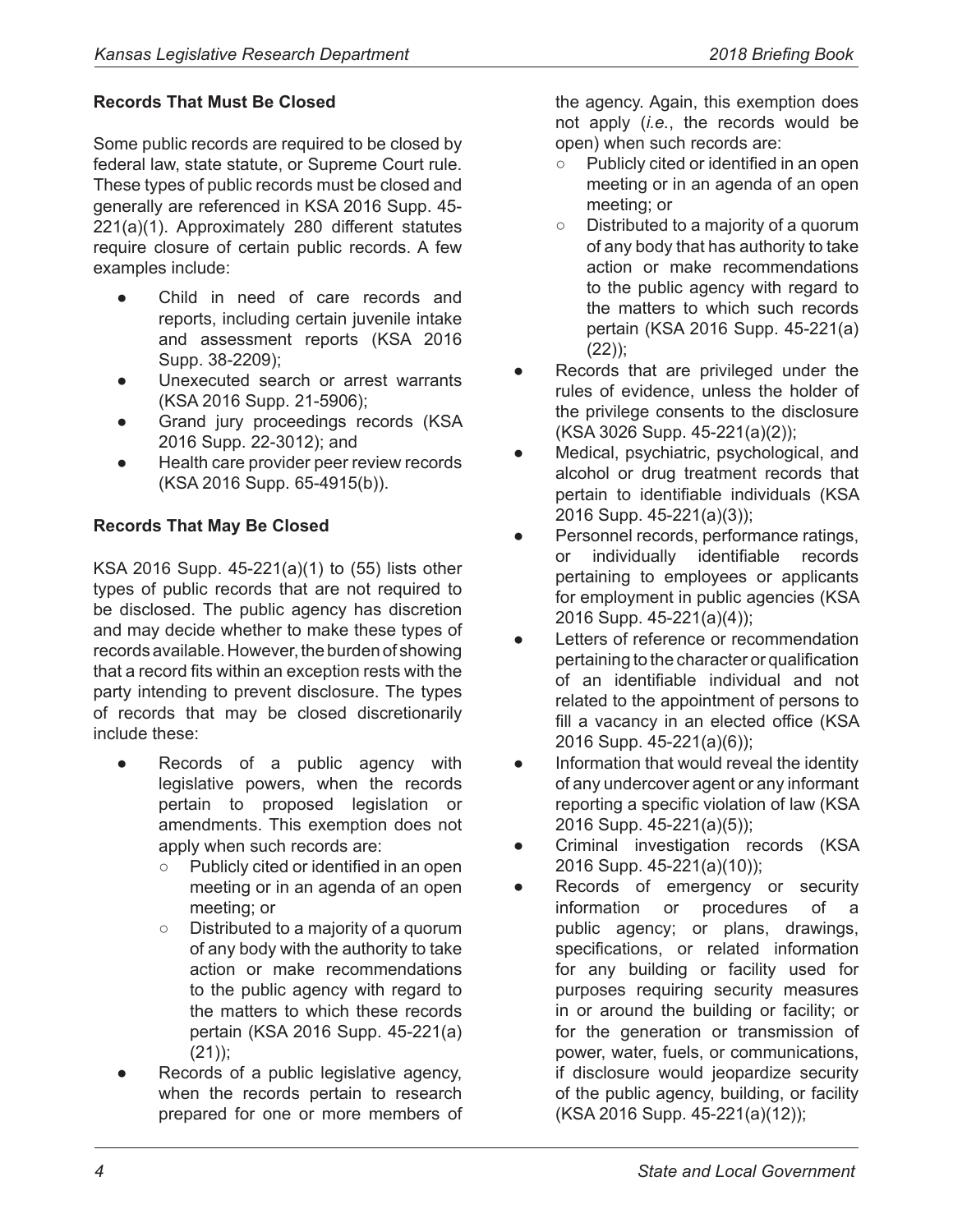- Attorney work product (KSA 2016 Supp.  $45-221(a) (25)$ ;
- Records of public agencies that identify home addresses of certain public officials such as judges, certain officers of the courts, and county and city attorneys  $(KSA$  2016 Supp. 45-221(a)(51) and  $(52)$ ; and
- Public records containing information of a personal nature when public disclosure would constitute a clearly unwarranted invasion of personal privacy (KSA 2016 Supp. 45-221(a)(30)).

#### **Body-worn and Vehicle Camera Recordings: Limited Disclosure**

Every audio or video recording made and retained by law enforcement using a body camera or vehicle camera must be considered a "criminal investigation record," as defined in KORA, thereby bringing such recordings within the exception to disclosure provision of the Act for criminal investigation records. This provision will expire July 21, 2021, unless reviewed and reenacted prior to that date. (KSA 2016 Supp.  $45 - 254$ 

In addition to the disclosures under KORA applicable to such recordings as criminal investigation records, the law allows certain persons to request to listen to an audio recording or to view a video recording to allow these specific persons to listen to or view the recording, and the law enforcement agency must allow access subject to a reasonable fee. The persons who may make such a request are the subject of the recording; a parent or legal guardian of a person under the age of 18 years who is a subject of the recording; an attorney for any of the previous persons listed; and an heir-at-law, executor, or administrator of a decedent who is a subject of the recording.  $(KSA 2016 Supp. 45-254(c))$ 

#### **Sunset of Exceptions**

A sunset provision for all exceptions added in 2000 required review of any exception within five years, or the exception would expire. It also required any exceptions continued after legislative review to be reviewed again five years later (KSA 2016) Supp. 45-229). The Legislature began its review during the 2003 Interim and continued during the 2004 Session and the 2004 Interim.

The review was completed during the 2005 Session and extended the life of more than 240 exceptions that had been scheduled to expire on July 1, 2005. The extension, based on the legislation that resulted from this review, would have expired on July 1, 2010 (2005 SB 78; L. 2005, ch. 126). The exceptions again were reviewed during the 2009 Interim.

Recommendations from that review resulted in the extension of approximately the same number of exceptions by the 2010 Legislature (2010 SB 369; L. 2010, ch. 112). During the 2010 Interim, 28 exceptions were reviewed and subsequently were approved in the 2011 Session (2011 HB 2030; L. 2011, ch. 11). During the 2012 Session, exceptions reviewed and extended involved six subject areas and eight statutes (2012 HB 2569; L. 2012, ch. 50).

In 2013, the Legislature reviewed and extended exceptions in 29 statutes. Additionally, the Legislature modified the review requirement so that exceptions will no longer be subject to review and expiration if the Legislature has twice reviewed and continued the exemption or reviews and continues the exemption during the 2013 Session or thereafter (2013 HB 2012; L. 2013, ch. 50). In 2014, the Legislature conducted a final review of 32 exceptions. Two were stricken because the statutes creating those exceptions had been repealed (2014 S. Sub. for HB 2182; L. 2014, ch. 72). Twelve were reviewed and continued in 2015 HB 2023 (L. 2015, ch. 6).

Pursuant to 2016 Sub. for SB 22 (L. 2016, ch. 82), exemptions to disclosure were continued in 29 statutes until 2021 (the 2016 Legislature choosing to set a date for another review of these statutes despite 2013 HB 2012). The bill removed an exemption concerning audits of voice over internet protocol (VoIP) providers, as the underlying statute, KSA 2010 Supp. 12- 5358, was repealed during the 2011 Session. Legislation repealing the Kansas Electric Transmission Authority (2016 SB 318; L. 2016,